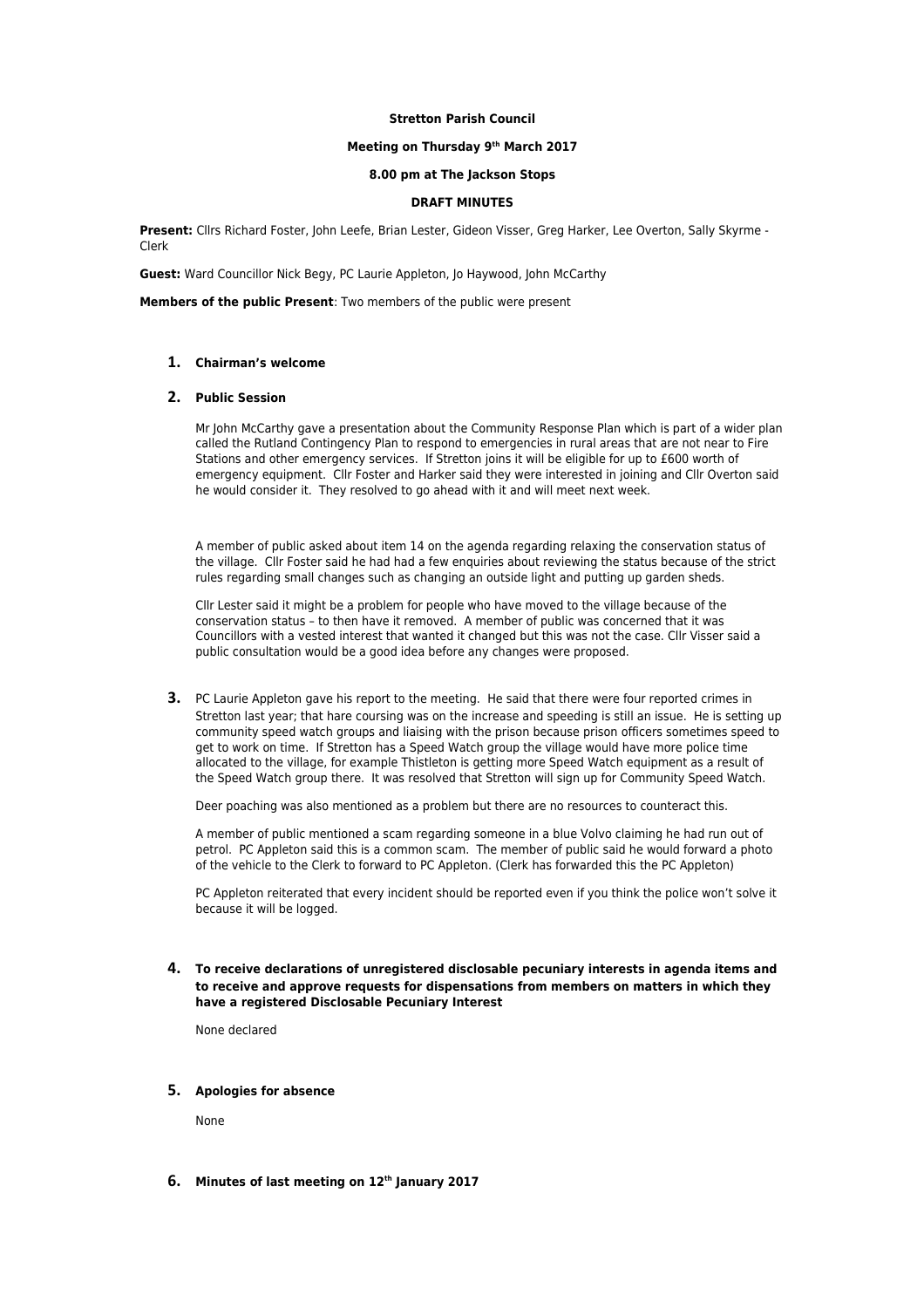Minutes agreed and signed by Chairman

### **7. Minutes of extraordinary meeting of 16th February 2017**

Minutes agreed and signed by Chairman

### **8. Matters Arising from the minutes**

Tree planting – Cllr Overton with Cllr Leefe has plotted space for a walnut tree avenue on Rookery Lane and three ornamental trees near the bench on the corner of Manor Road. Cllr Overton also mentioned the idea of having an 'adopt a tree' scheme in Stretton to help with the upkeep of trees.

**Action:** Cllr Overton to get a picture ready of proposed trees for next meeting (which is the Annual Parish Meeting)

With regards to dog mess problem, the Clerk has been in touch with Rutland County Council and they are currently ordering signs **Action:** She checked and there is no charge – they will be fitted at the bottom of Rookery Lane) Cllr Lester looked into getting free signs from the National Farmers' Union but they didn't have any left.

Cllr Lester said that people had expressed concerns about the Church yard mowing being cut back. It was resolved that the PC would continue with the current arrangement and Cllr Harker will look into whether the Church Council will pay towards the mowing.

With regards to the noxious fumes from the chicken farm Cllr Lester said the problem had ended. Cllr Begy said to report every time there is an issue with this.

#### **9. Planning Applications**

Planning application Ref: 2017/0162/FUL – it was decided that an extraordinary meeting would be held on 23<sup>rd</sup> March 2017 to discuss this.

# **10. Spring Clean**

Cllr Leefe volunteered to organise this on 25<sup>th</sup> March 2017 10am

#### **11. Issues with dog mess**

See item 8.

### **12. Defibrillator Group Update**

The pros and cons of having a defibrillator was discussed and a vote was taken as the whether to go ahead with a defibrillator in the village with 3 votes for, 2 abstentions and 1 against. It was decided that although the PC was in favour it was far from unanimous so decided to do further research and to look into further options such as the offer from Peter Watts of Stowe Court (he has a portable defibrillator that could be accessed by the village) and also to enquire at the Shires School whether they have one. **Action:** clerk to enquire

## **13. Bollards on Manor Road**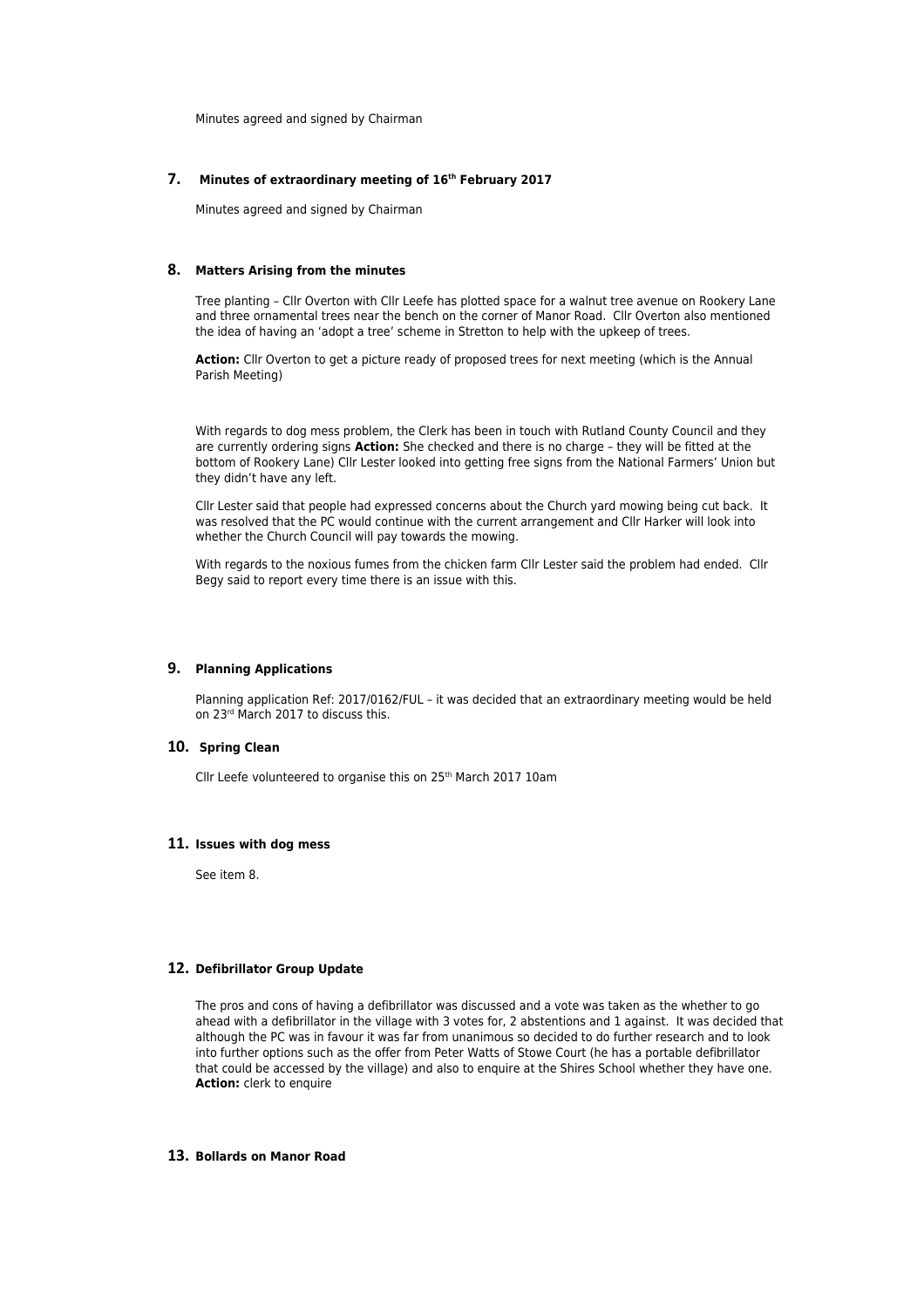Cllr Foster described problem of verges being churned up by traffic on Manor road

Cllr Lester suggested seeing if the Landlord of lackson Stops could have a word with his patrons

Cllr Foster mentioned the issues with the milk truck using Manor Road.

Action: Clerk to find out costs of installing bollards (Sally has emailed RCC)

## **14. Relaxing of current conservation status of Parish**

This was already discussed in the Public Session. **Action:** Clerk to get guidance on amending the conservation status and will bring it to the APM for a public consultation.

#### **15. Local Strategic Partnership Sustainable Growth (Environment) Theme Group**

Cllr Begy gave an explanation of the group. The PC considered the offer of nominating a member to the group and were delighted to be asked but felt there was no-one suitably qualified to join.

#### **16. Internal Auditor**

Cliff Bacon from Clipsham has kindly agreed to be the internal auditor this year.

# **17. Agendas for Annual Parish Meeting and Annual Parish Council Meeting**

Conservation Status

Defibrillators

Should Parish Council revert to being a Parish Meeting? **(Cllr Visser to look into this)**

#### **18. Items for notice boards and submissions to village newsletter**

Jo Haywood attended the meeting and introduced herself as the new editor of the village newsletter she asked that we put in any submissions by 20<sup>th</sup> March. **Action:** Sally to send submissions to Jo

# **19. Correspondence**

A letter from Barrowden Parish Council regarding the new Development Control Conservation Officer was discussed.

# **20. Accounts**

Bank Statements checked by Chairman

# **21. Cheques and expenditure**

LRALC for training £238.79